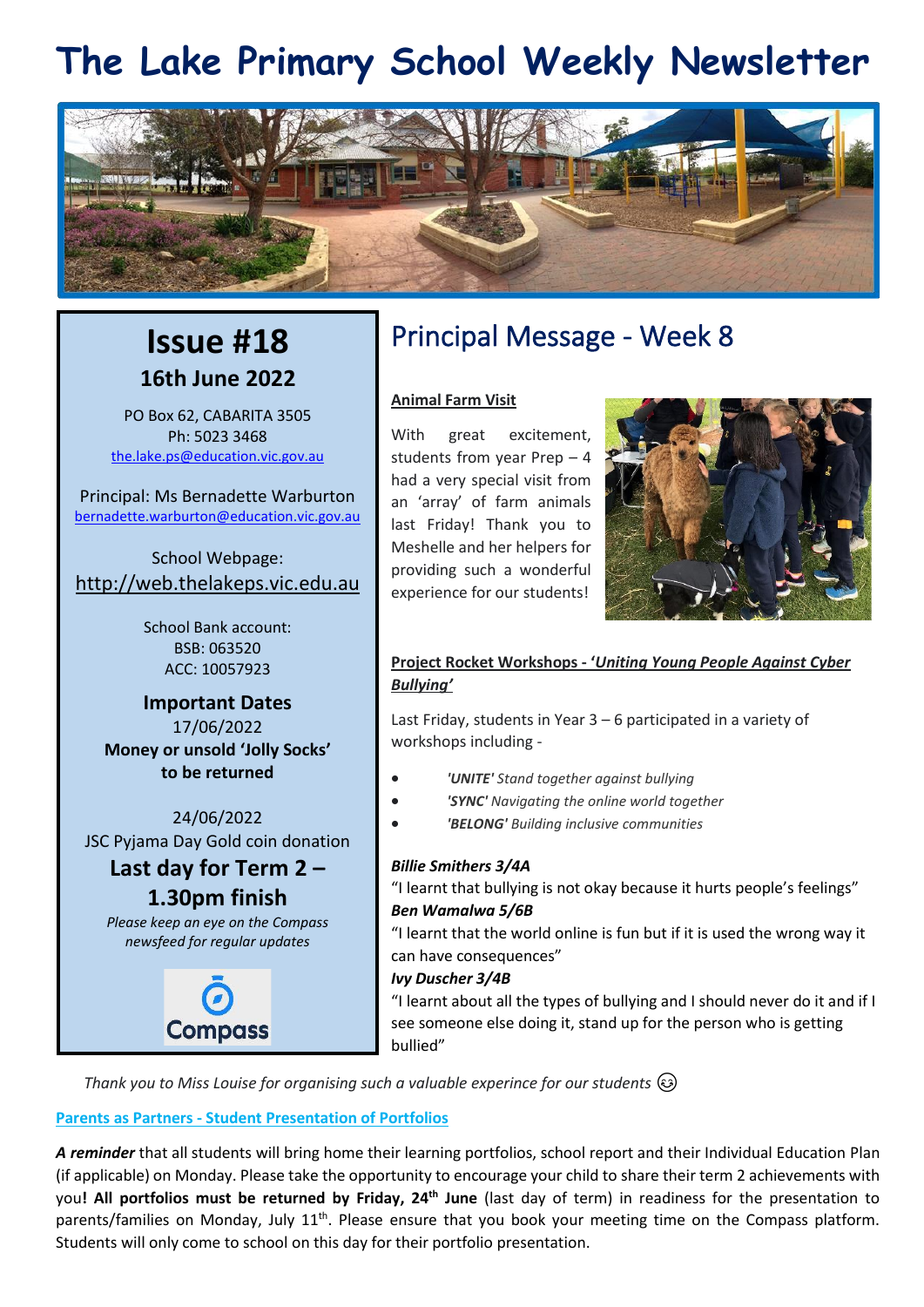#### **School Council**

On Tuesday night, School Council members had a very productive meeting which began with the planning of our 2022 School Fete to be held on **October 30th**. Members have been very busy with the initial organisation – thank you! We feel that it is important to identify to our community (and beyond) a specific area that the funds will be used for, therefore we will have this information confirmed at our next meeting in term 3. Watch this space for more exciting details!

#### Kind Regards, Bernadette



# Wk.8 School Value - LEARNING

This week's school value is 'Learning'. At the beginning of the week, staff were encouraged to ask students the question – 'What does an effective learner do at The Lake Primary School?' I asked students in Prep B this question on Tuesday morning and naturally received a broad range of ideas. Student responses included: 'sitting still on the floor', 'doing neat handwriting', 'helping others', 'doing good maths work', 'being a good team member', 'showing the 5L's of listening', etc. It is a thought-

provoking question to ask not only the students, but ourselves. Ultimately, our role as educators and parents is to prepare our children as best we can for life after school. The skills that they will require in the workforce are the skills we are endeavouring to practice each day at school. Working collaboratively, genuinely listening, questioning respectfully, problem-solving and thinking creatively are competencies that teachers plan for in their teaching on a daily basis. What skill set do you value?



### Worker of the Week' Awards



Congratulations to the following students:

Adelyn Cohrs, Chase Scarr, Layla Caruana, Alessandra Rodi, Oliver Leach, Madden Louttit, Blane Ayars, Ethan Burton, Matilda Sims, Charlee McClure, Charlee Cramp, Laini Cawood, Leni Congress and Chloe Watson

## **JSC News**

Next Friday the 24<sup>th</sup> of June, we're having a pyjama and movie day for a \$1 donation. We will also be selling packets of popcorn for \$1 each. The money raised will be going towards some well-needed upgrades to 'Eva's Fairy Garden'.

By Emma and Harvey and the JSC Team

## **P&C NEWS**

**Just a reminder that money and unsold 'JOLLY SOCKS' are to be returned by Friday, 17th of June. We have a substantial amount of families that have not returned their money. We would really appreciate your support with this.**

**Thank you to our lunch ladies today for the hot dog lunch.**

Our next meeting will be Monday, 18<sup>th</sup> of July.